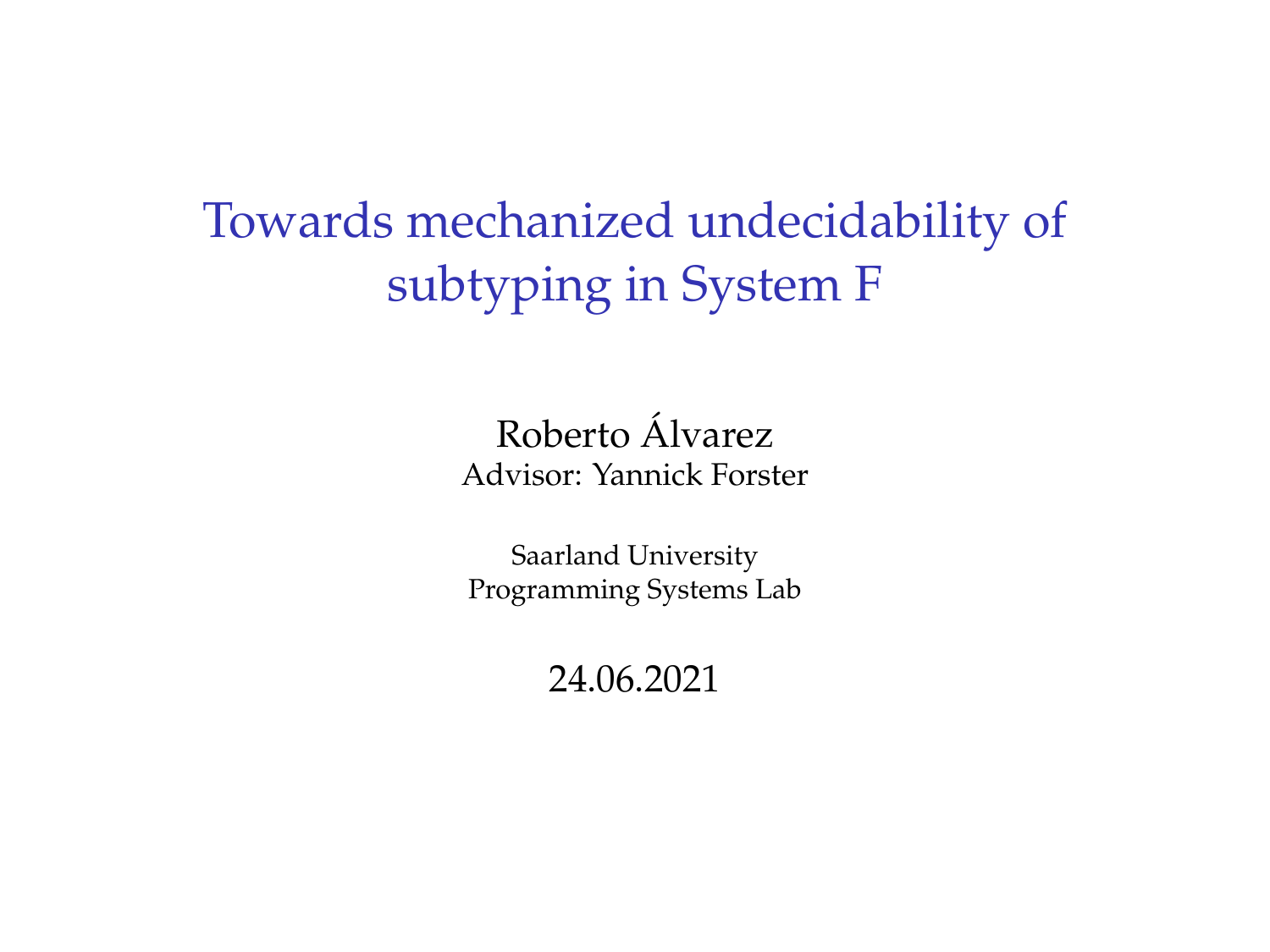## System *F*

Terms, types and contexts:

$$
t, u ::= x \mid \lambda x : \tau. t \mid t u \mid \Lambda \alpha. t \mid t \tau
$$
  

$$
\sigma, \tau ::= \alpha \mid \sigma \rightarrow \tau \mid \forall \alpha. \tau
$$
  

$$
\Gamma ::= [] \mid \Gamma, x : \tau \mid \Gamma, \alpha \text{ type}
$$

Typing rules:

$$
\frac{x:\tau \in \Gamma}{\Gamma \vdash x:\tau}
$$
\n
$$
\frac{\Gamma, x:\sigma \vdash t:\tau}{\Gamma \vdash \lambda x:\sigma.t:\sigma \rightarrow \tau}
$$
\n
$$
\frac{\Gamma \vdash t:\sigma \rightarrow \tau \quad \Gamma \vdash u:\sigma}{\Gamma \vdash t u:\tau}
$$
\n
$$
\frac{\Gamma, \alpha \text{ type} \vdash t:\tau}{\Gamma \vdash \Lambda \alpha.t:\forall \alpha.\tau}
$$
\n
$$
\frac{\Gamma \vdash t:\forall \alpha.\tau \quad \Gamma \vdash \sigma \text{ type}}{\Gamma \vdash t \sigma:\tau[\sigma/\alpha]}
$$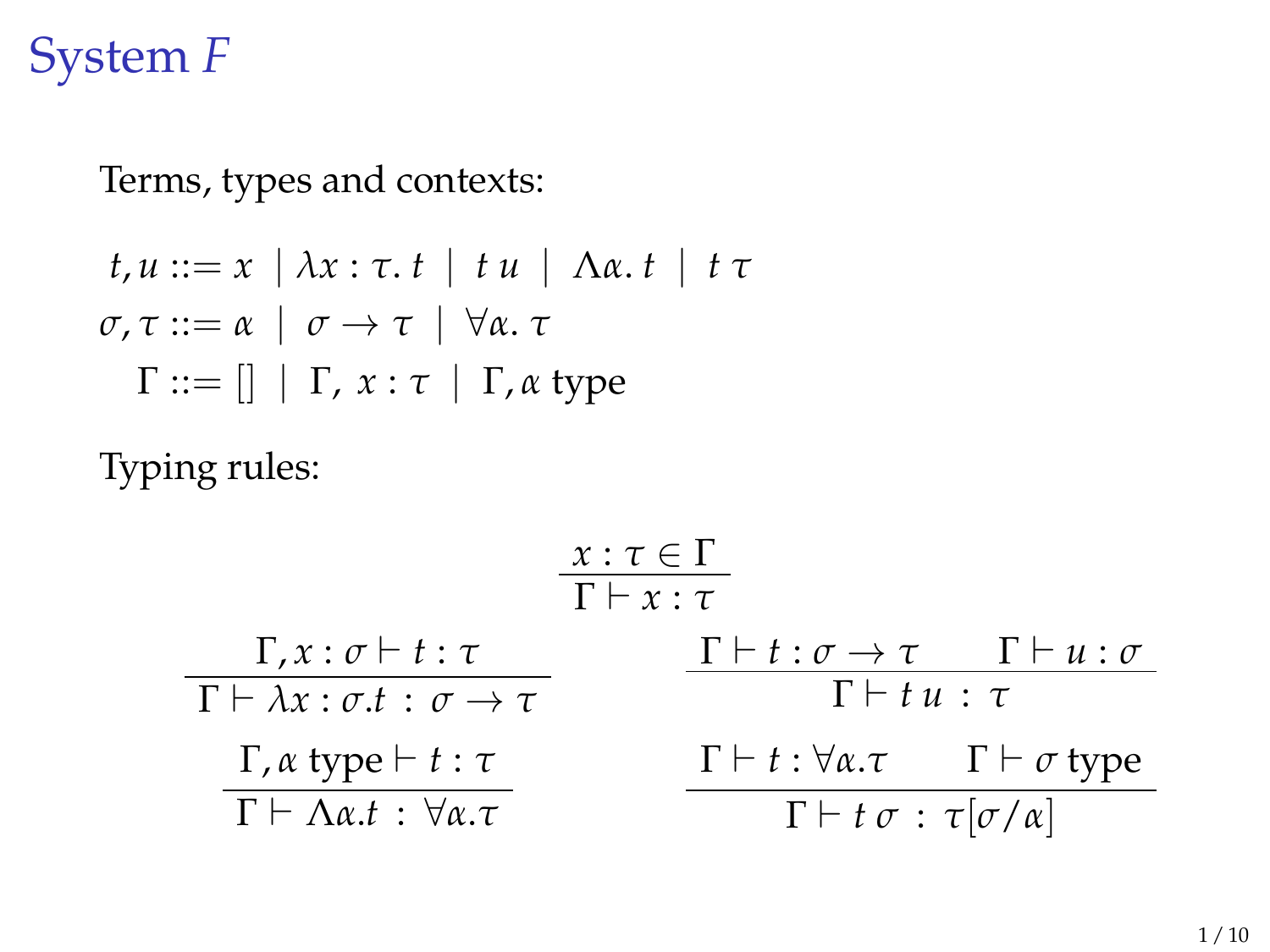## Subtyping

Reflexive and transitive relation on types *σ* $\leq$ :*τ* 

$$
\frac{\Gamma\vdash t:\sigma\qquad \Gamma\vdash \sigma{\leqslant}:\tau}{\Gamma\vdash t:\tau}
$$

Any term of type *σ* may be used where a term of type *τ* is expected:

$$
\mathbb{N} \leq \mathbb{R}
$$
  

$$
\{x : X, y : Y\} \leq \mathbb{N} \{x : X\}
$$
  

$$
\tau \leq \mathbb{N}
$$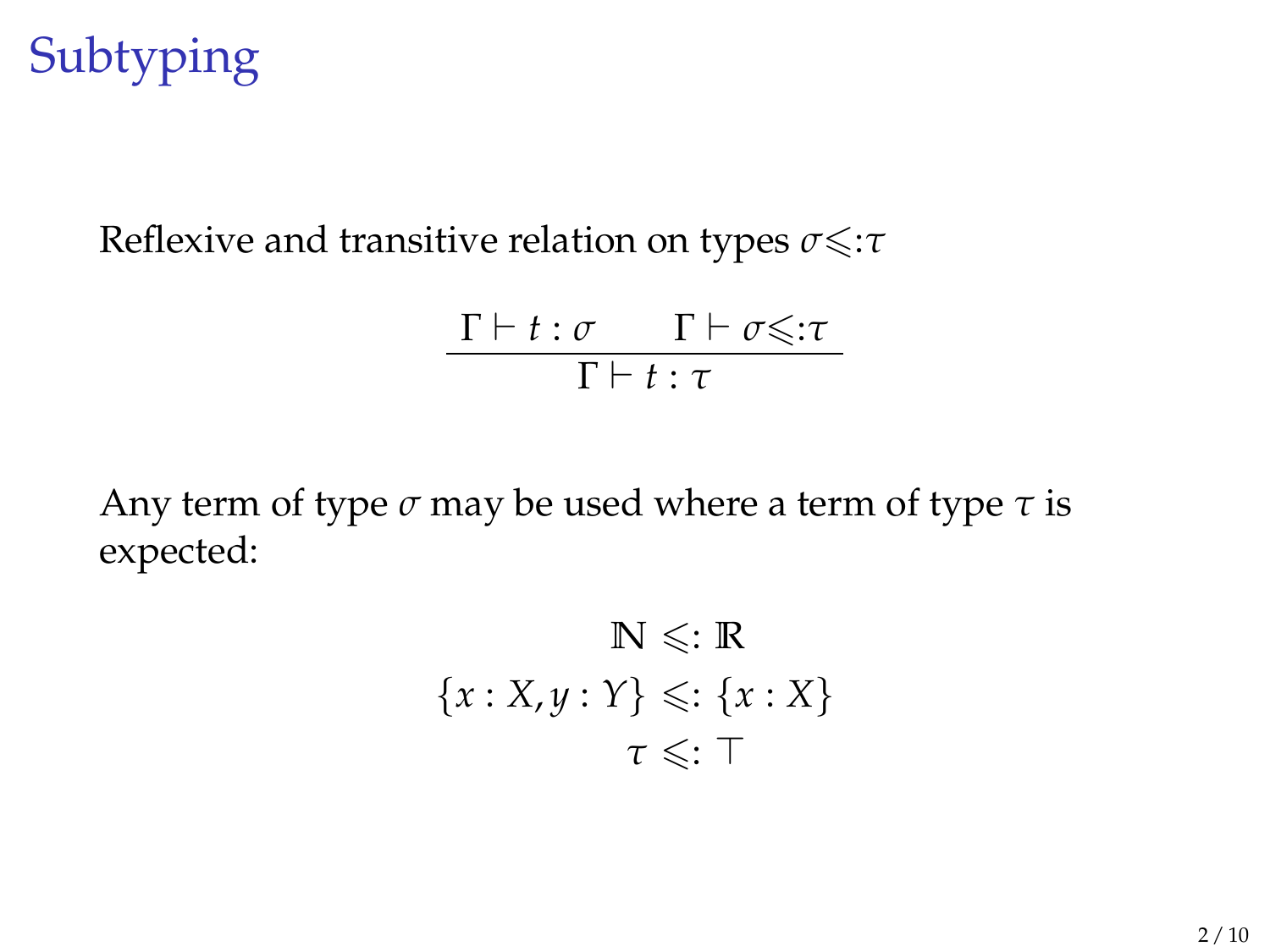## System  $F_{\leq}$ .

Contexts also contain type bounds: Γ ::= · ··| Γ, α ≤: *τ* 

Bounded quantification replaces universal quantification

Γ,  $\alpha \leq : \sigma \vdash t : \tau$  $\overline{\Gamma \vdash \Lambda \alpha \leq \sigma \cdot t : \forall \alpha \leq \sigma \cdot \tau}$  $∀α.τ := ∀α≤:τ.τ$ 

Bounded quantification is contravariant in the bounds:

$$
\frac{\Gamma \vdash \tau_1{\leqslant}:\!\sigma_1\qquad \Gamma,\alpha{\leqslant}:\!\tau_1\vdash \sigma_2{\leqslant}:\!\tau_2}{\Gamma \vdash \forall \alpha{\leqslant}:\!\sigma_1.\ \sigma_2 {\,\leqslant}:\forall \alpha{\leqslant}:\!\tau_1.\ \tau_2}
$$

 $\sigma_2$  gets rebounded with  $\tau_1$ , this allows to encode "registers" and numbers.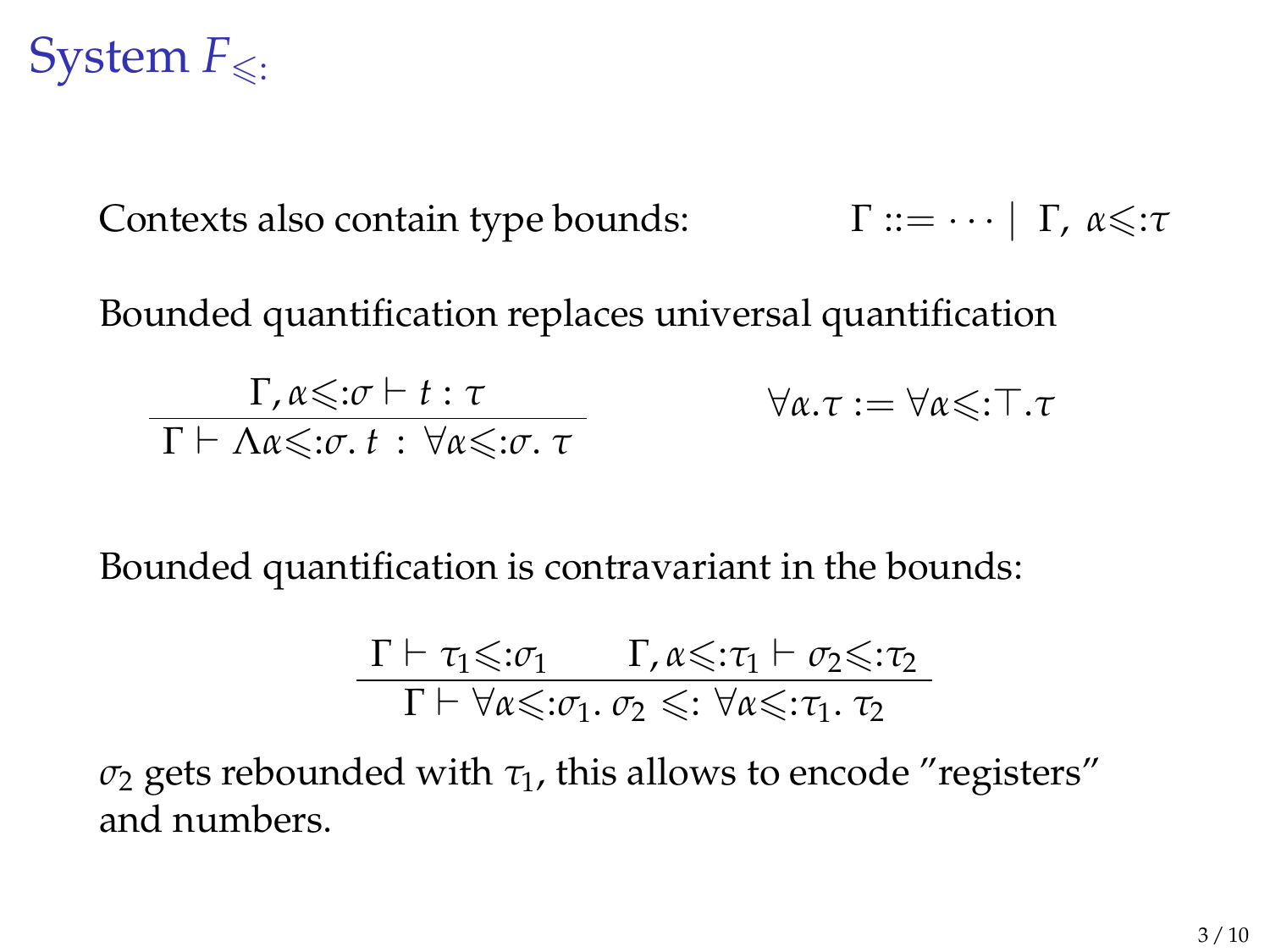## $F_{\leq}$ : subtyping

For arbitrary Γ,  $\sigma$  and  $\tau$ , is there a derivation of  $\Gamma \vdash \sigma \leq \tau$ ?

[\[Pierce, 1994\]](#page-11-0) gives a proof of undecidability:

Theorem  $F_{\leq t}$  *subtyping is undecidable* 

### Proof.

By a chain of many-one reductions 2CM halting  $\le_m$  RM halting  $\le_m F_{\leq}^\textup{F}$  subtyping  $\leq_m F^D_{\leq \colon}$  subtyping  $\leq_m F_{\leq}^N$  subtyping  $\leq_m F_{\leq}$  subtyping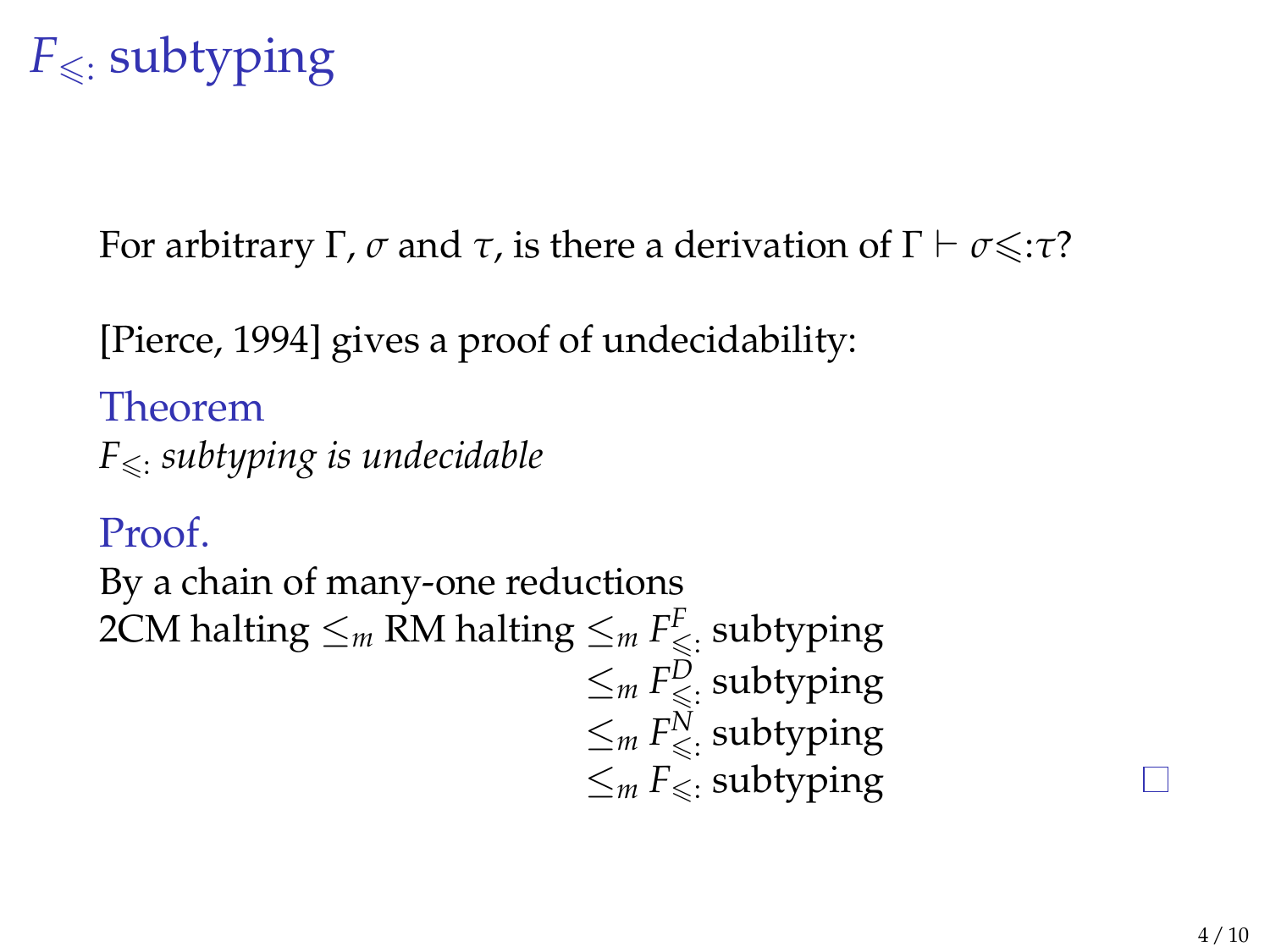## Variants of System  $F_{\leq}$ .

Each variant refines the rules further to simplify the translation from rowing machines.

> $F_{\leqslant i}^N$  Syntax directed subtyping  $F_{\leqslant}^D$ . Deterministic subtyping; polarized syntax  $F^F_{\leqslant}$ Eager substitution; empty context

The full system is a conservative extension of each variant.

#### Lemma

*If L*<sup>1</sup> *is a conservative extension of L*<sup>2</sup> *then there is a many-one reduction*

$$
l\in L_2\leq_m l\in L_1
$$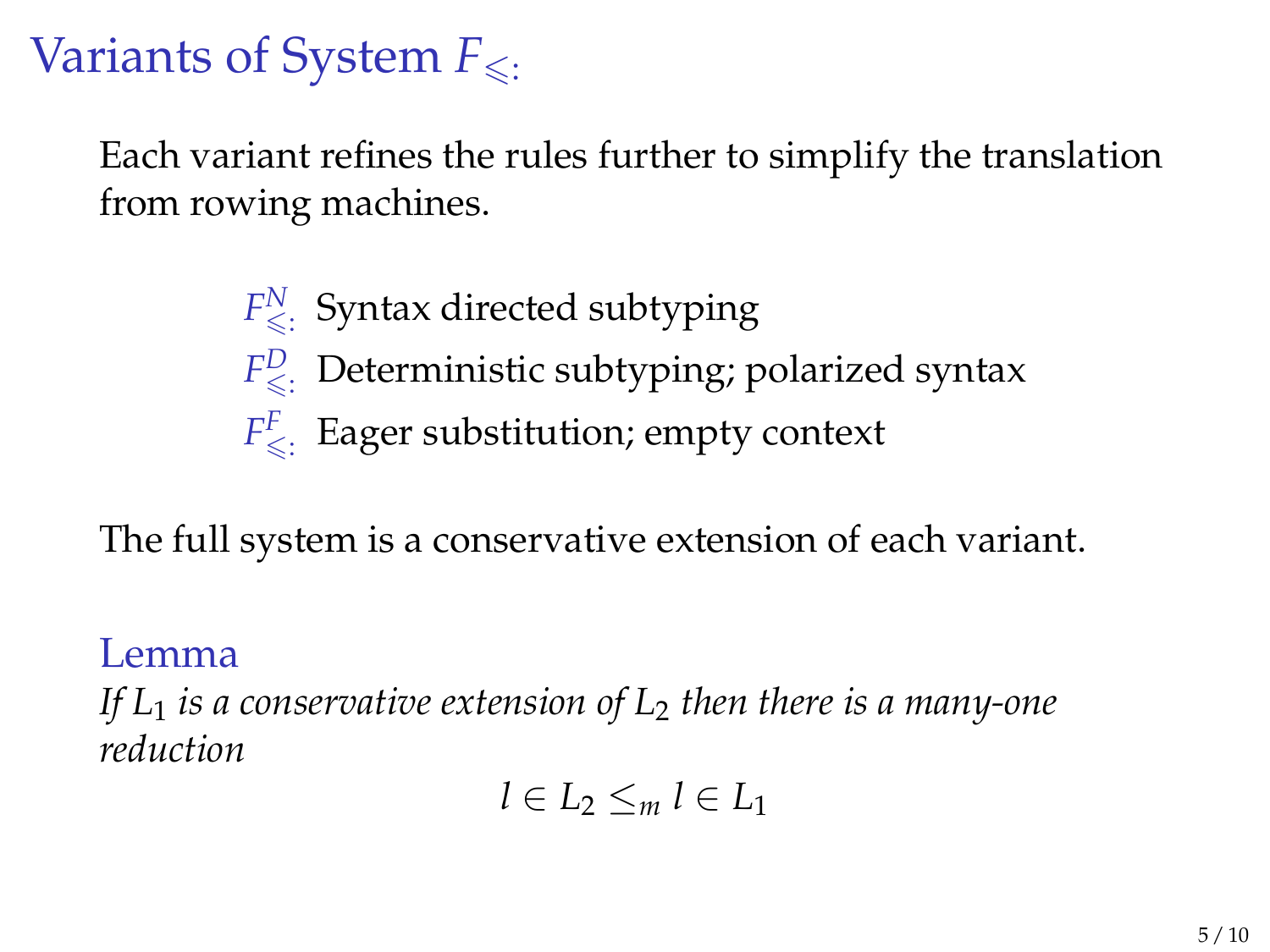## Rowing machines

A closed *n*-tuple of rows  $\langle \rho_1 \dots \rho_n \rangle$  each row is of the form

$$
\rho ::= \alpha_i \mid \langle \alpha_1 \ldots \alpha_n; \rho_1 \ldots \rho_n \rangle \mid \text{Halt} \qquad i \in \{1 \ldots n\}
$$

The step function for  $\rho_1 = \langle \alpha_1 \dots \alpha_n; \rho'_1 \dots \rho'_n \rangle$ 

$$
\langle \rho_1 \dots \rho_n \rangle \mapsto \langle \rho'_1[\rho_1/\alpha_1 \dots \rho_n/\alpha_n] \dots \rho'_1[\rho_1/\alpha_1 \dots \rho_n/\alpha_n] \rangle
$$

For example

$$
\langle \langle \alpha_1, \alpha_2, \alpha_3; \alpha_1, \alpha_3, \alpha_2 \rangle, A, B \rangle
$$
  
\n
$$
\mapsto \langle \langle \alpha_1, \alpha_2, \alpha_3; \alpha_1, \alpha_3, \alpha_2 \rangle, B, A \rangle
$$
  
\n
$$
\mapsto \langle \langle \alpha_1, \alpha_2, \alpha_3; \alpha_1, \alpha_3, \alpha_2 \rangle, A, B \rangle
$$
  
\n
$$
\mapsto \dots
$$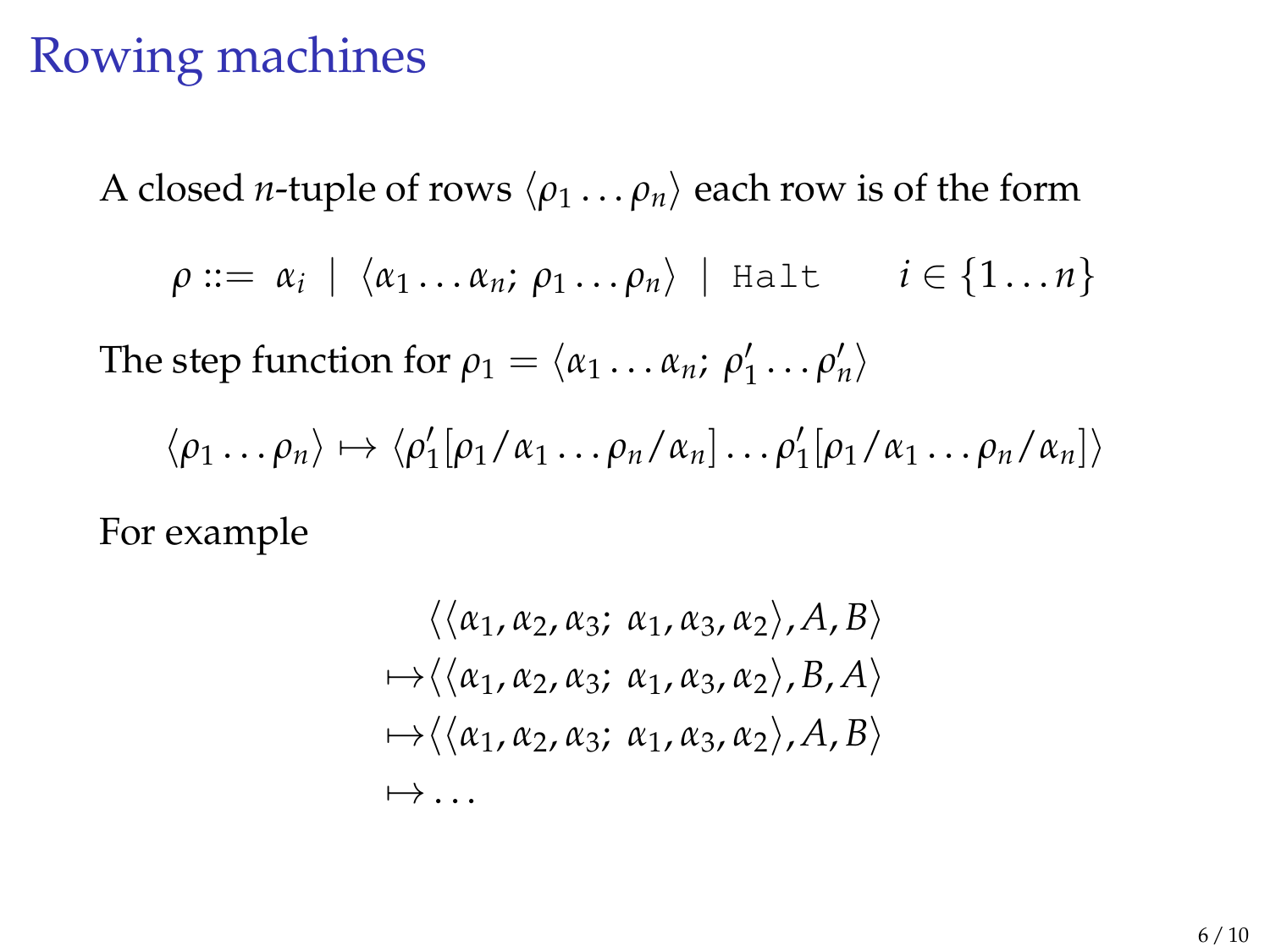## Rowing machines

 $\mathcal F$  encodes rowing machines as  $F_{\leq \mathcal I}^F$  statements and rows as types.

The contents of the registers are *stored* as bounds and the next instruction as the body:

 $\mathcal{F}(\langle \rho_1 \dots \rho_n \rangle) := \sigma \leq \dots \forall \beta_1 \leq \mathcal{F}(\rho_1) \dots \forall \beta_n \leq \mathcal{F}(\rho_n) \dots \mathcal{F}(\rho_1) \dots$ 

The type  $\sigma$  and the rest of the right hand side reorder the bounds to yield a statement of the same form with the bounds substituted in the body.

If  $R \to_R R'$  and there is a derivation of  $\mathcal{F}(R')$  then there is a derivation of  $\mathcal{F}(R)$ .

#### Lemma

*The rowing machine R halts iff there is a derivation of*  $\mathcal{F}(R)$ *.*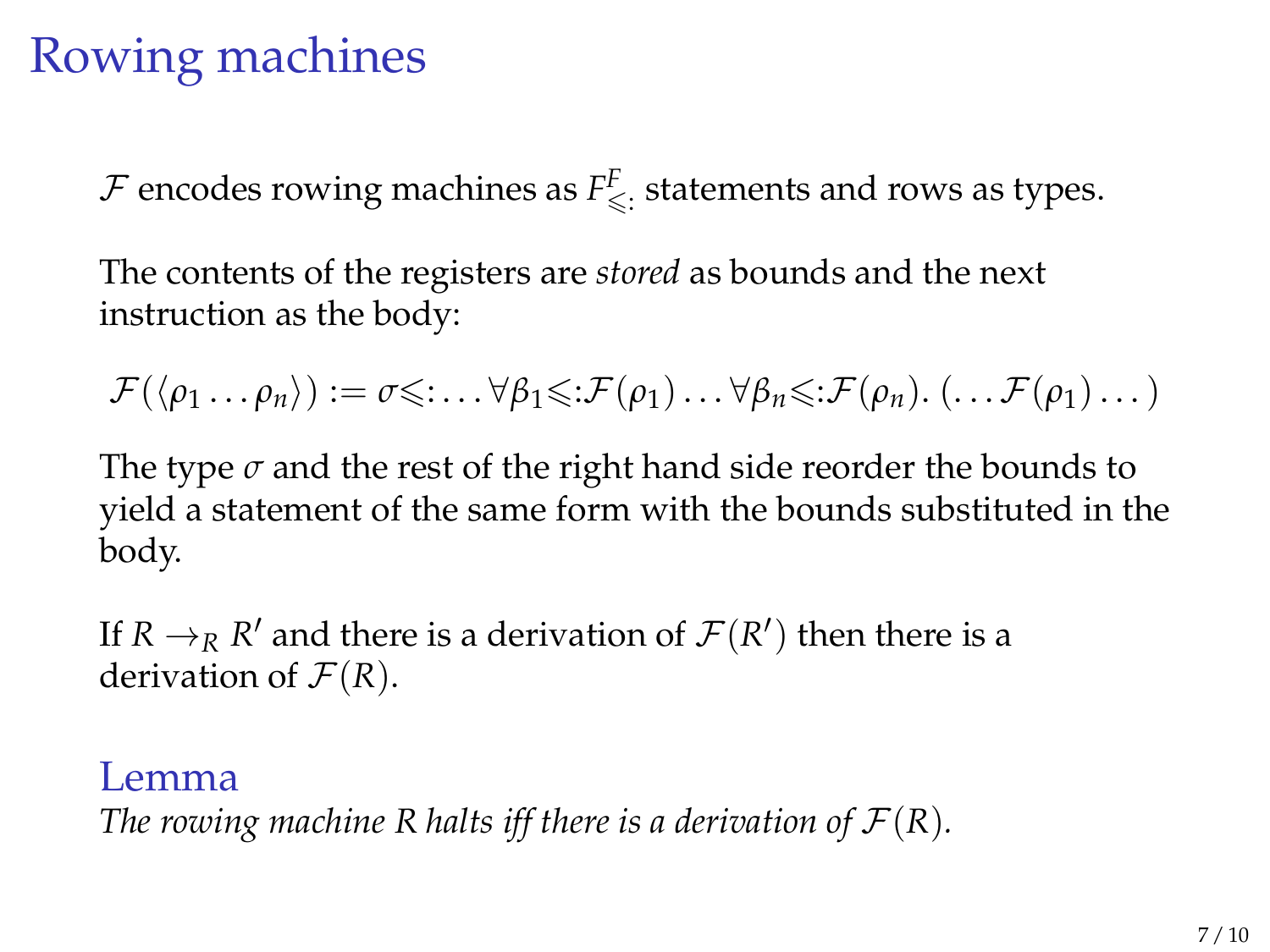### 2-counter machines

[\[Pierce, 1994\]](#page-11-0) defines 2-counter machines as a program counter and two registers (*PC*, *A*, *B*), instructions are of the form:

```
instr ::= \text{inc}_A n \mid \text{inc}_B n|\text{dec}_{A}n/m| |\text{dec}_{B}n/m||Halt
```
[\[Dudenhefner, 2021\]](#page-11-1) gives a slightly different presentation of counter machines, however Pierce's machines are more easily translated to rowing machines.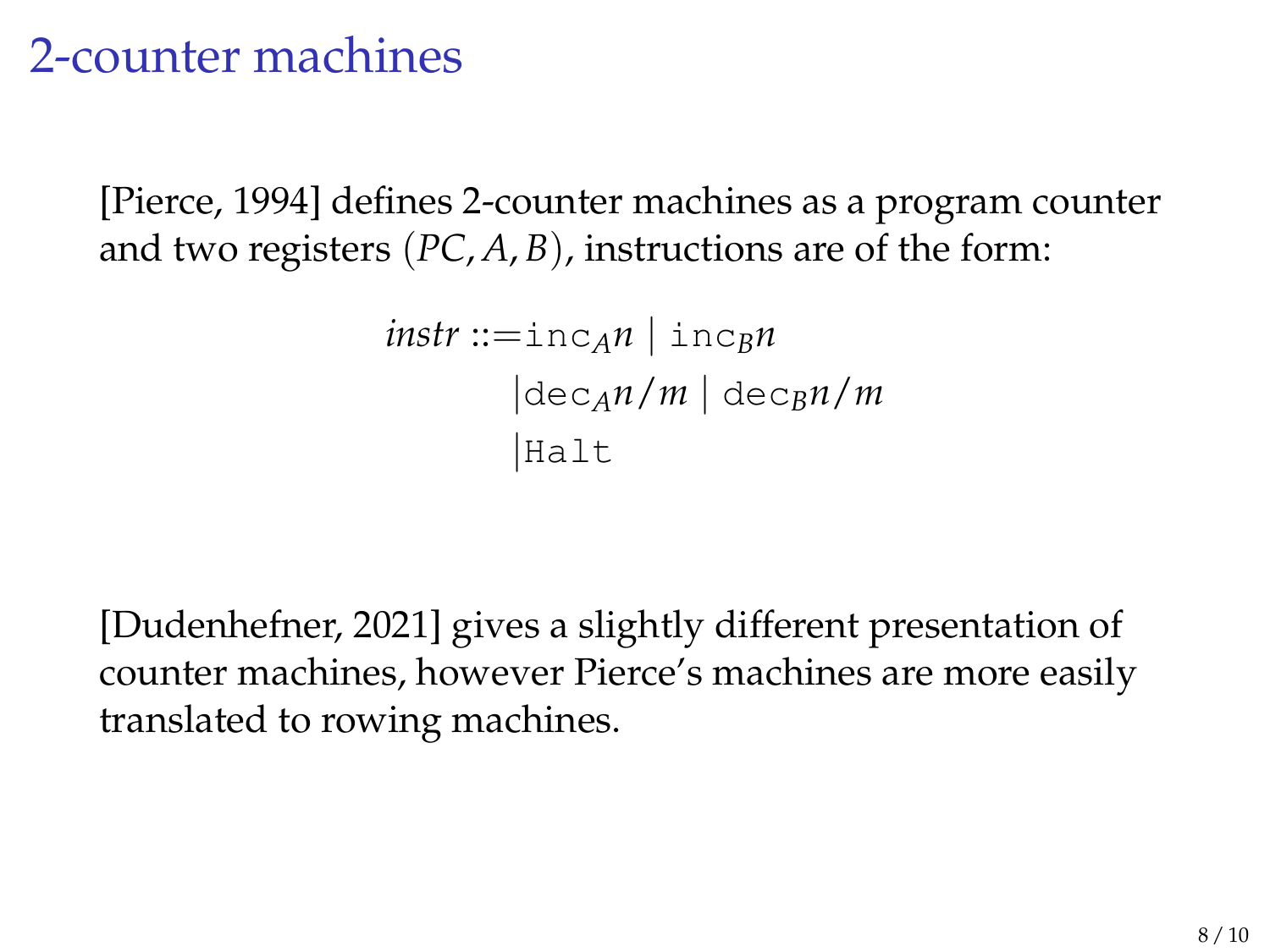### 2-counter machines

R encodes 2-counter machines, instructions and natural numbers as rowing machines.

When used as an instruction the encoding of a number loads the next instruction and its predecessor (itself in case of 0) in the appropriate registers.

The ability of rowing machines to encode numbers, successors and predecessors motivates the use of counter machines.

Lemma *The 2-counter machine M halts iff* R(*M*) *halts.*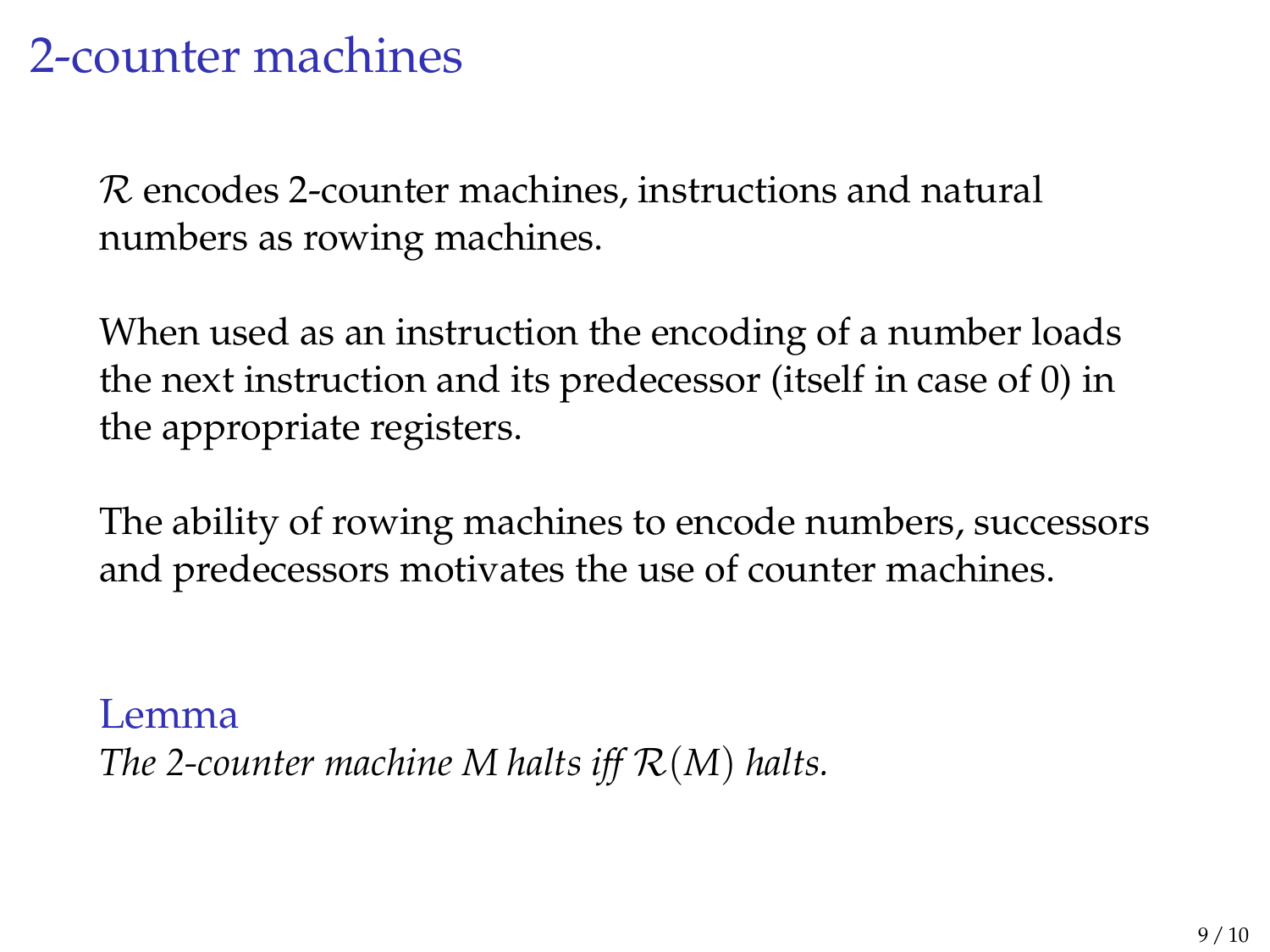## Mechanized proofs

Completed:

- Undecidability of Pierce's 2CM halting.
- $\triangleright$  Undecidability of RM halting.

In development:

- ▶ RM halting many-one reduces to  $F^F_{\leq \cdot}$  subtyping.
- $\blacktriangleright$  The full system is indeed conservative extensions of the variants.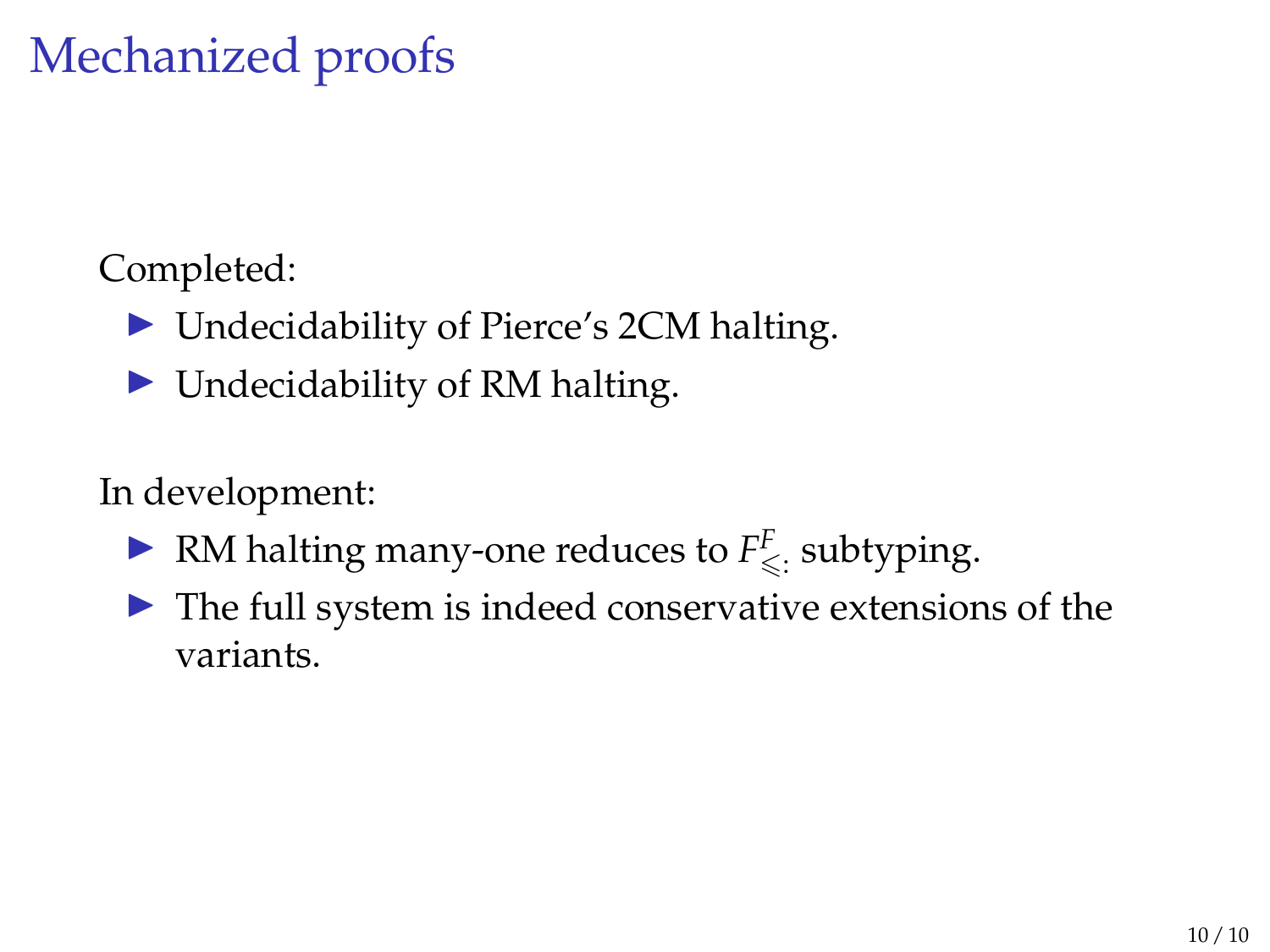## Bibliography

#### <span id="page-11-1"></span>Dudenhefner, A. (2021).

Constructive many-one reduction from the halting problem to semi-unification.

#### <span id="page-11-0"></span>Pierce, B. C. (1994).

Bounded quantification is undecidable.

*Information and Computation*, pages 131–165.

Pierce, B. C. (2002). *Types and programming languages*. MIT Press.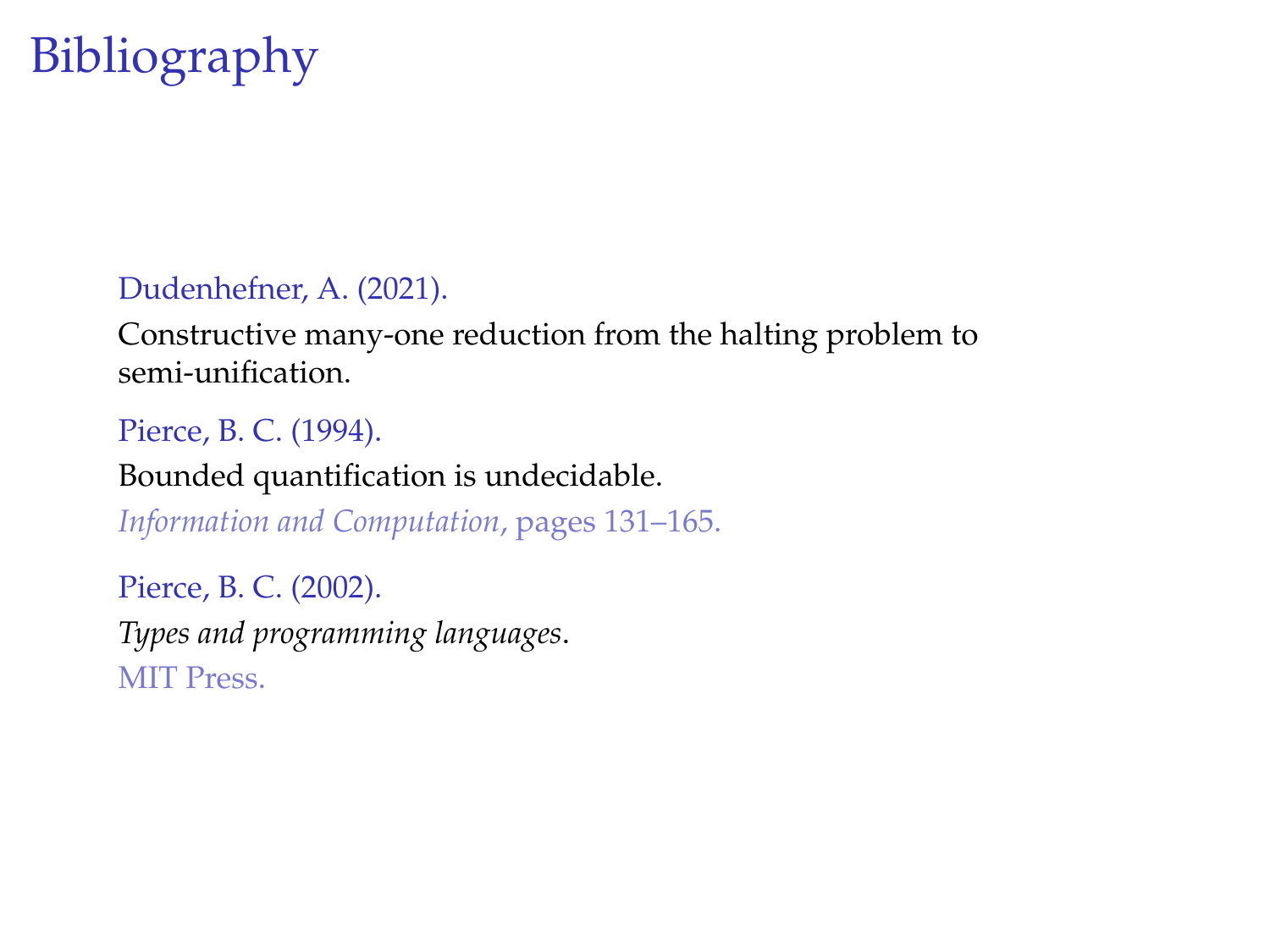System  $F_{\leq 0}$ :

$$
\frac{\Gamma \vdash \tau \leq \tau \quad \text{Refl}}{\Gamma \vdash \tau_1 \leq \tau_2 \quad \Gamma \vdash \tau_2 \leq \tau_3} \quad \frac{\Gamma \vdash \tau \leq \tau}{\Gamma \vdash \tau_1 \leq \tau_3} \quad \frac{\Gamma \vdash \tau_2 \leq \tau_3}{\Gamma \vdash \alpha \leq \tau(\alpha)} \quad \text{Var}
$$

$$
\frac{\Gamma \vdash \tau_1{\leqslant}:\!\sigma_1\qquad \Gamma,\alpha{\leqslant}:\!\tau_1 \vdash \sigma_2{\leqslant}:\!\tau_2}{\Gamma \vdash \forall \alpha{\leqslant}:\!\sigma_1.\ \sigma_2 {\,\leqslant\,}:\forall \alpha{\leqslant}:\!\tau_1.\ \tau_2} \text{ all }
$$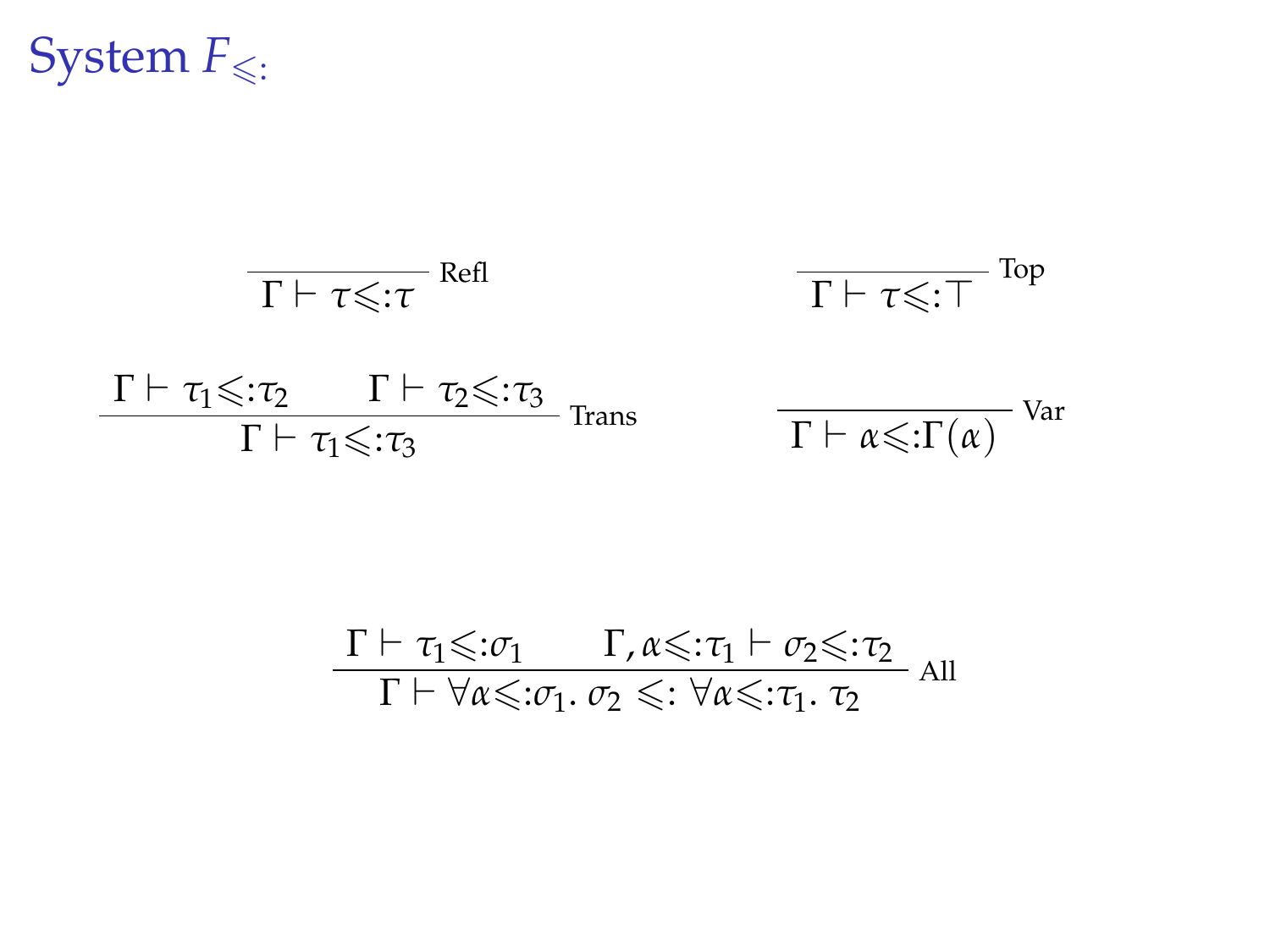$\mathsf{System}\, F^N_{\leqslant:}\,(\text{normal})$ 

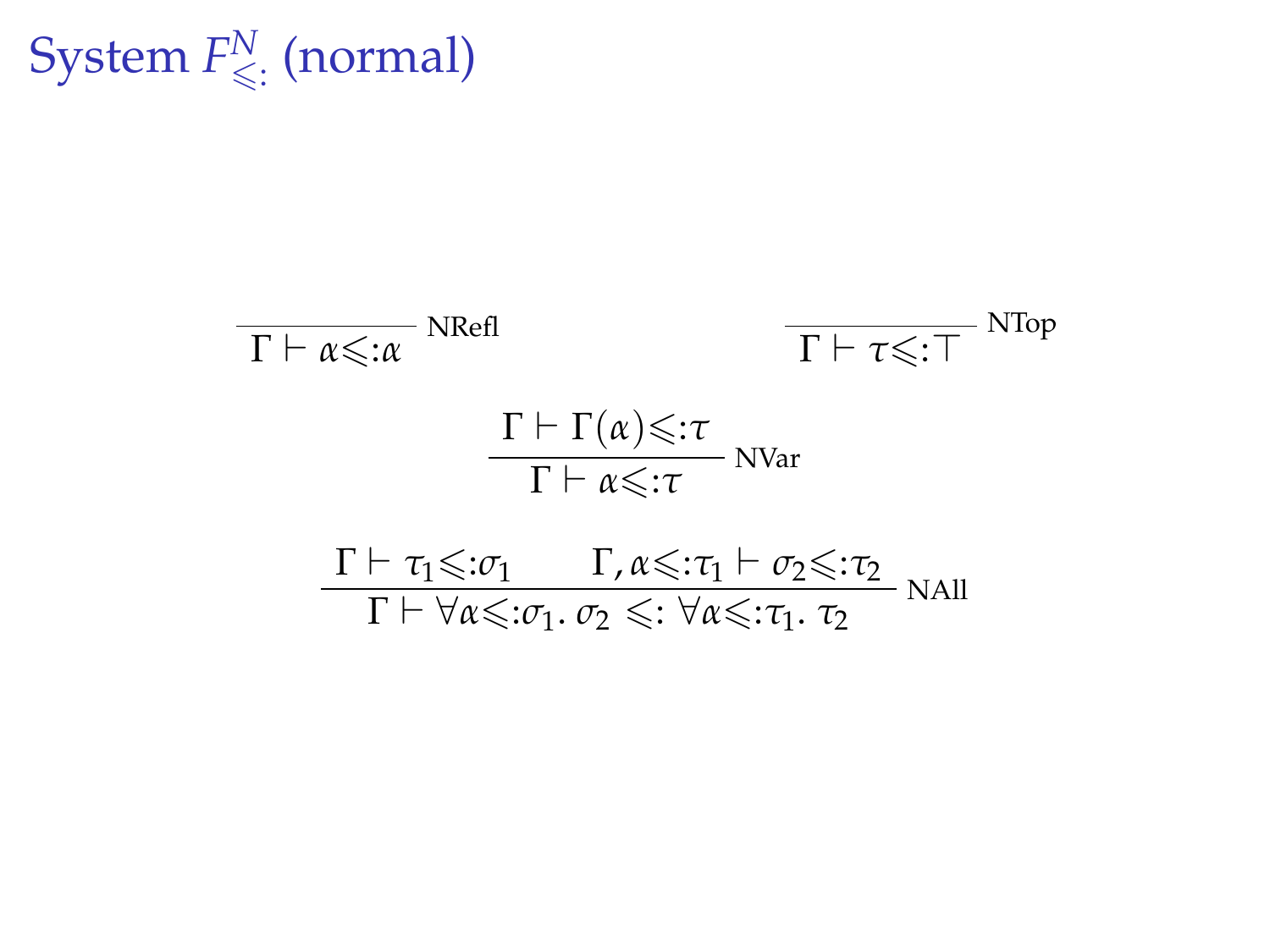# System  $F^D_{\leqslant}$  (deterministic)

$$
\frac{\Gamma \vdash \tau \leq \tau}{\Gamma \vdash \tau \leq \tau} \text{ DTop}
$$
\n
$$
\frac{\Gamma \vdash \Gamma(\alpha) \leq \forall \alpha_0 \leq \tau \sigma_0 \dots \alpha_n \leq \tau \sigma_n \cdot \overline{\tau}}{\Gamma \vdash \alpha \leq \forall \alpha_0 \leq \tau \sigma_0 \dots \alpha_n \leq \tau \sigma_n \cdot \overline{\tau}} \text{ DVar}
$$
\n
$$
\frac{\Gamma, \alpha_0 \leq \tau \sigma_0 \dots \sigma_n \leq \tau \sigma_n \vdash \tau \leq \tau \sigma}{\Gamma \vdash \forall \alpha_0 \dots \alpha_n \cdot \overline{\sigma} \leq \tau \forall \alpha_0 \leq \tau \sigma_0 \dots \alpha_n \leq \tau \sigma_n \cdot \overline{\tau}} \text{ DAllNeg}
$$